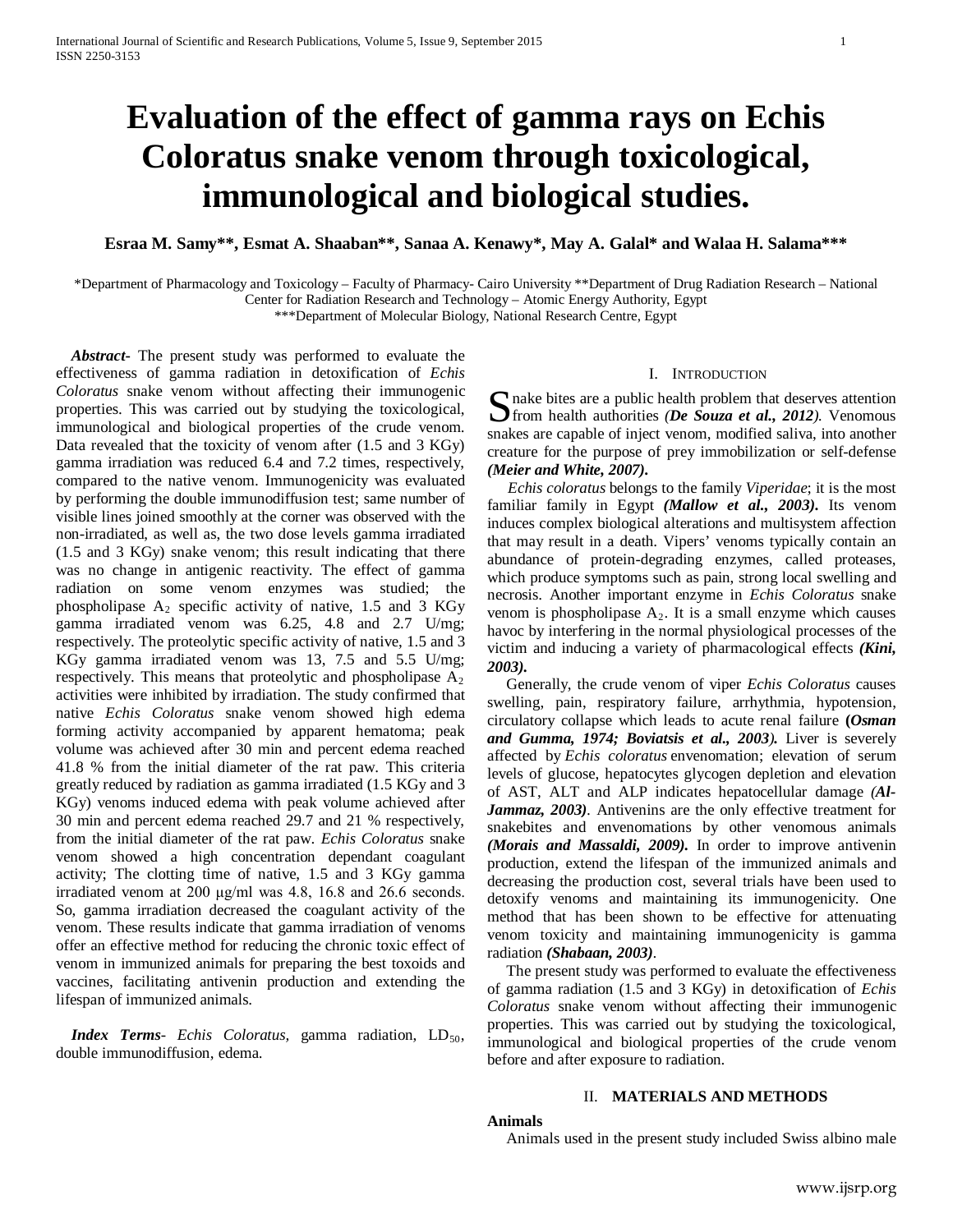mice (20-25 g) and Wistar albino male rats (150-180 g). Animals were obtained from institute of ophthalmology (Giza, Egypt). The animals were acclimatized in the animal facilities of the National Center for Radiation Research and Technology under appropriate conditions of temperature, humidity and light. They were allowed free access to food consisting of standard pellet obtained from El-Nasr chemical company (Cairo, Egypt) and water ad libitum. Study was conducted in accordance with the regulations approved by the ethics committee at Faculty of Pharmacy, Cairo University. Animals were purchased from the National Research Center (Giza, Egypt).

#### **Venom**

 The crude venom was obtained from *Echis Coloratus* snakes kept in laboratory unit of Medical Research Centre, Faculty of Medicine, Ain Shams University. The venom was pooled by milking healthy snakes collected from Sinai, Egypt and it was dried and kept in the refrigerator at 4°C until used.

#### **Antivenin**

 Egyptian polyvalent antivenin, produced in horses, was obtained from the Holding Company for Biological Products and Vaccines (VACSERA), Agouza, Giza, Egypt. The polyvalent antivenin was kept at 4°C till used.

#### **Irradiated Facilities**

 The venom was irradiated with gamma rays in the National Center of Radiation and Research Technology, Cairo, Egypt, using **(cobalt-60 gamma cell 220, Atomic Energy of Canady Limited (AECL), Canada).** The radiation dose rate was 1.2 Gy per second. In this study, a saline solution of *Echis Coloratus* snake venom was subjected to radiation dose level of 1.5 KGy or 3 KGy.

## **Determination of lethal dose fifty**  $(LD_{50})$  **of native and**  $(1.5$ **KGy and 3 KGy) gamma irradiated venom**

 Toxicity of *Echis Coloratus* snake venom was studied before and after exposure to 1.5 KGy or 3 KGy gamma radiation. The  $LD_{50}$  was determined according to the method of Spearman and Karber *(Finney, 1964)* by intraperitonial (i.p) injection of the venom in different doses into swiss albino mice. Six mice were used for each dosage. The  $LD_{50}$  was determined from the formula:

 $M=X_k + \frac{1}{2}d - dr_1/N$ 

 $M = log LD_{50}$ 

 $X_k = \log$  dose causing 100% mortality.

 $d =$ logarithmic interval of doses.

 $r =$  Number of dead animal in each group.

 $r_1$  = Sum the number of dead animals at each of the individual dose levels.

 $N =$  Number of animals in each group.

## **Immunodiffusion technique for native and (1.5 KGy and 3 KGy) gamma irradiated venom**

 Double immunodiffusion technique of native and (1.5 KGy and 3 KGy) gamma irradiated *Echis Coloratus* snake venom was carried out as described by *Ouchterlony (1948).* They were carried out using 1.7 Nobel Agar (Difeco. Lab. Detroit. Mich.) in

0.9% NaCl solution, sodium azide was added in a concentration of 0.05%, to retard bacterial growth. The wells were filled with 20 µl volumes. The venom samples in concentration of (20 mg/ml) were added in the peripheral wells, while the antivenin was added in the central well. After developing of the precipitation bands (48 h), the plates were washed for 24 h in saline, dried and stained using 0.5 % Amidoschwartz stain (0.5 % in 5 % acetic acid) for 7 min, washed with methanol acetic acid (9:1) dried in air and photographed.

## Determination of phospholipase  $A_2$  (PLA<sub>2</sub>) activity of native **and (1.5 KGy and 3 KGy) gamma irradiated venom**

Venom phospholipase  $A_2$  activity of native and (1.5 KGy and 3 KGy) gamma irradiated *Echis Coloratus* snake venom was determined according to the method of *Marinetti (1965).* A stock of egg yolk suspension was prepared by shaking one egg yolk in 0.9% NaCl to give a final volume of 100 ml suspension, stable for at least 2 weeks when stored at 0 °C. The working suspension of egg yolk was prepared by making 5-fold dilution of this stock suspension in 0.9% NaCl. To 1 ml of the working egg yolk suspension, 4.9 ml of isotonic saline was added. This suspension was mixed, and equilibrated to a temperature of 41°C for 5 minutes. 0.1 ml of the sample in saline was added to this suspension. Then, the contents were rapidly mixed and the absorbance at 925 nm was recorded each 5 min for 10 min. The control was prepared by adding 1 ml of working solution to 5 ml 0.9% NaCl and was adjusted to give an absorbance of 0.7 (at 925 nm). One unit of enzyme is defined as the amount of venom in µg that will cause 50% turbidity reduction per 10 min.

## **Determination of proteolytic activity of native and (1.5 KGy and 3 KGy) gamma irradiated venom**

 Proteolytic activity of native and (1.5 KGy and 3 KGy) gamma irradiated *Echis Coloratus* snake venom was measured using azocasein as substrate according to the method of *Lemos et al. (1990).* In a test tube, 2.5 % azocasein substrate solution dissolved in distilled water (w/v) was added to reaction mixture containing 0.05M tris Hcl Bufer (PH=8.5) and different concentrations of native venom and (1.5 and 3 KGy irradiated) venom, The mixtures were incubated at 37 °C for 60 minutes. Trichloroacetic acid (15%, 0.5ml) was added to the mixtures. The reaction mixtures were cooled in an ice bath for 10 minutes; the mixtures were clarified by centrifugation. The absorbance of supernatants was determined at 366 nm against blank, using quartz cuvette. One unit of enzyme is defined as the amount of venom in µg which cause a reduction in absorbance by 50% at 366 nm.

## **Determinations of the rat's hind paw edema induced by native and (1.5 KGy and 3 KGy) gamma irradiated venom**

 Inflammatory response caused by *Echis Coloratus* snake venom was investigated by measuring the rat hind paw edema. Rat hind paw edema induced by native and (1.5 KGy and 3 KGy) gamma irradiated *Echis Coloratus* snake venom was determined by the method of *Faria et al. (2001).* 60 male albino rats weighing (180-200 gm) were selected for the study and divided into 10 groups, 6 rats each. Each sample was injected into subplantar region of the right hind paw. The paw diameter was measured using vernier caliper initially and at  $\frac{1}{2}$  h. after sample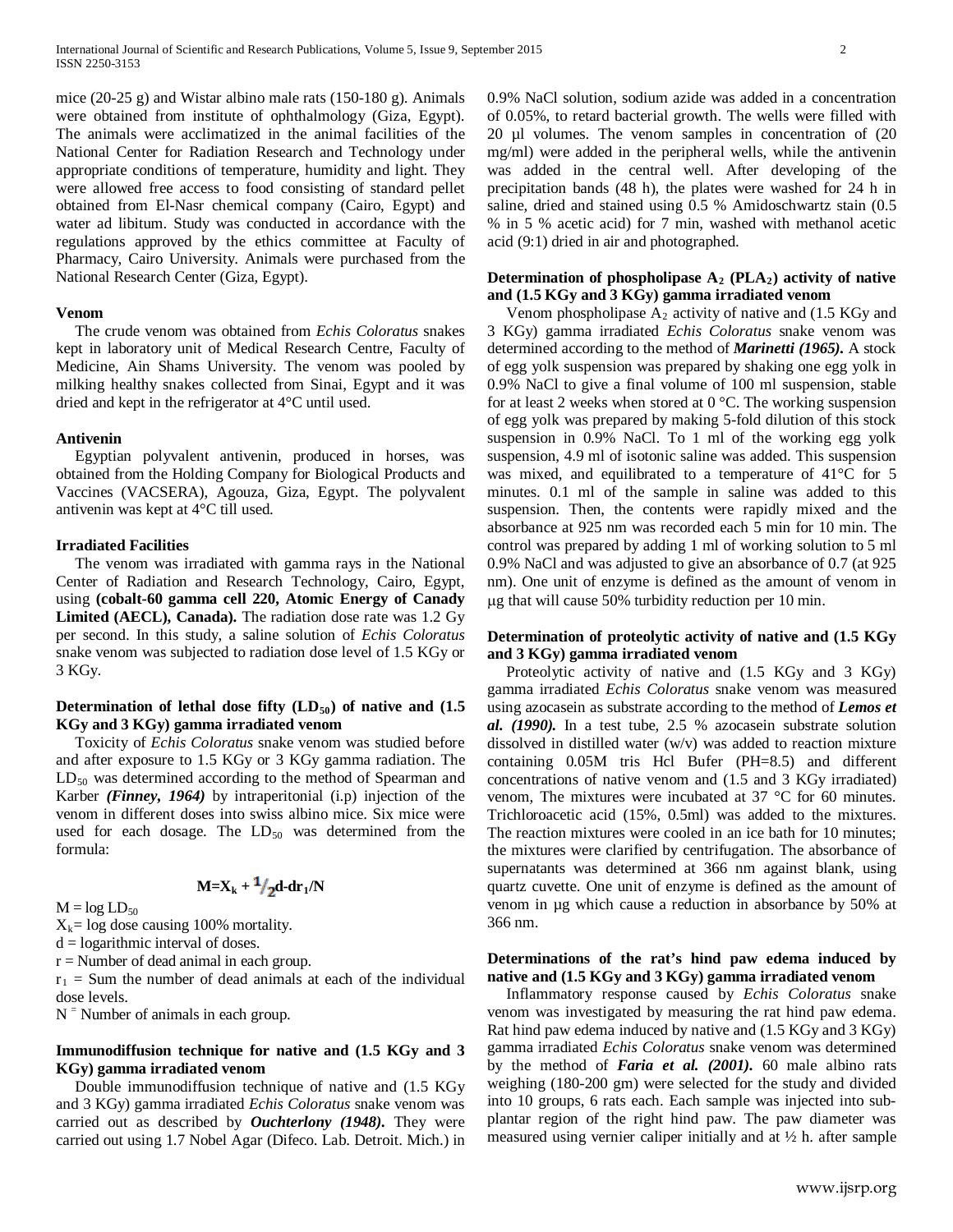administration. The percent of induction of edema in the rat hind paw was calculated from the formula:  $(D_f - D_i/D_i) \times 100$ 

 $D_f$  is the final diameter in each time interval

 $D_i$  is the initial diameter at 0 h

# **Screening of coagulant properties of native and (1.5 KGy and 3 KGy) gamma irradiated venom (Plasma recalcification time)**

 Coagulant activity of *Echis Coloratus* snake venom before and after 1.5 & 3 KGy gamma irradiations was determined according to the method of *Biggs and Macfarlene (1962).* Rabbit blood (4.5 ml) was withdrawn by a sterile plastic syringe from the marginal vein of the ear and immediately transferred to a clean test tube containing 0.5 ml sodium citrate solution (3.8%); the citrated blood was centrifuged for 20 minute at 2000 rpm. The supernatant plasma was pipetted into a clean tube; 0.l ml aliquots of the normal plasma were pipette into a number of clotting glass tubes incubated at 37°C. Different sample concentration was added to the tubes. Then 0.1 ml of 25mM calcium chloride was added to each tube and the clotting time was immediately recorded with stop watch. The tubes were kept in the water bath and tilted every 10 seconds until a clot was formed.

## **Statistical Analysis:**

Values was expressed as mean  $\pm$  standard error (S.E), Statistical analysis was performed using instant software, version 2 (Graph pad software, Inc., San Diego, USA), One way analysis of variance (ANOVA) followed by Tukey- Kramer multiple comparison test were used for Comparisons between different groups, For all the carried statistical tests, the level of significance was set at  $P \le 0.05$ .

Graphical representation and regression analysis were conducted using Prism computer program.

## **III. RESULTS AND DISCUSSION**

# 1-  $LD_{50}$  of native and  $(1.5 \text{ KGy and } 3 \text{ KGy})$  gamma **irradiated snake venom**

 LD50 for native and gamma irradiated (1.5 and 3 KGy) *Echis Coloratus* venom is 2.88 mg/Kg, 18.47 mg/Kg and 22.42 mg/Kg respectively. There was a dose dependant increase in the  $LD_{50}$ after gamma irradiation and decrease in toxicity for *Echis Coloratus* venom. The present  $LD_{50}$  and 95% confidence limits for *Echis Coloratus* venom before and after irradiation by 1.5 and 3KGy are shown in (**Table 1 and figure 1).**

 Envenoming by *Viperidae* family leads to a complex combination of systemic and local symptoms and up to 20% mortality rates without antivenin treatment *([Casewell](http://www.sciencedirect.com/science/article/pii/S1319562X12000095#b0070) et al., [2009\)](http://www.sciencedirect.com/science/article/pii/S1319562X12000095#b0070).*

In the present study, The LD<sub>50</sub> of *Echis Coloratus* venom was 2.88 mg/Kg, whereas the toxicity of *Echis Coloratus* venom after (1.5 and 3 KGy) gamma irradiation was reduced 6.4 and 7.2 times, respectively, compared to the native venom. This dose dependant increase in the  $LD_{50}$  after gamma irradiation indicates decrease in toxicity of *Echis Coloratus* venom.

Table (1): LD<sub>50</sub> for Native, 1.5 KGy and 3 KGy Gamma **Irradiated** *Echis Coloratus* **Snake Venom:**

| Venom                                                                        | $LD_{50}$ (mg/Kg) | 95% Confidence<br><b>Limits</b> |  |  |  |
|------------------------------------------------------------------------------|-------------------|---------------------------------|--|--|--|
| <b>Native</b><br><b>Echis</b><br><b>Coloratus</b>                            | 2.88              | $2.35 - 3.52$                   |  |  |  |
| <b>Irradiated</b><br>$(1.5 \text{ KGy})$<br><b>Echis</b><br><b>Coloratus</b> | 18.47             | $16.95 - 20.60$                 |  |  |  |
| <b>Irradiated</b><br>(3 KGy)<br><b>Echis</b><br><b>Coloratus</b>             | 20.77             | $18.63 - 23.61$                 |  |  |  |



**Figure (1): Effect of Gamma Irradiation on Median Lethal Dose (LD50) for** *Echis Coloratus* **Snake Venom**

 *Souza et al., (2002)* showed that *Bothrops jararacussu* venom irradiated with a dose of gamma rays (2000 Gy) from a source of Cobalt-60  $(^{60}Co)$  reduces the acute toxicity of the venom, preserving the antigenic and immunogenic properties. Also, *Netto et al. (2002)* examined the toxicity of native and 2000 Gy gamma irradiated *Crotalus durissus terrificus* venom from a Cobalt 60 source; the LD<sub>50</sub> values were 0.09 (0.05-0.14)  $\mu$ g/g and 0.40µg/g mouse for native venom and irradiated venom, respectively. So, the  $LD_{50}$  for irradiated venom was 4.4 times less toxic than native venom. Moreover, *Shaaban, (2003)*  showed that the effect of gamma irradiation (15 KGy) on *Naja haje* and *Cerastes cerastes* venoms were 28.1 % and 30.8 % less toxic respectively than the native ones.

 Moreover, according to *Bennacef-Heffar and Laraba-Djebari, (2003) Vipera lebetina* venom was irradiated with two doses of gamma rays (1 and 2 KGy) from a  ${}^{60}Co$  source and Intraperitoneal injection of the irradiated venoms (100-500 μg/ 20 g mouse body mass) were analyzed for the venom's toxic, enzymatic, and structural properties, this revealed that the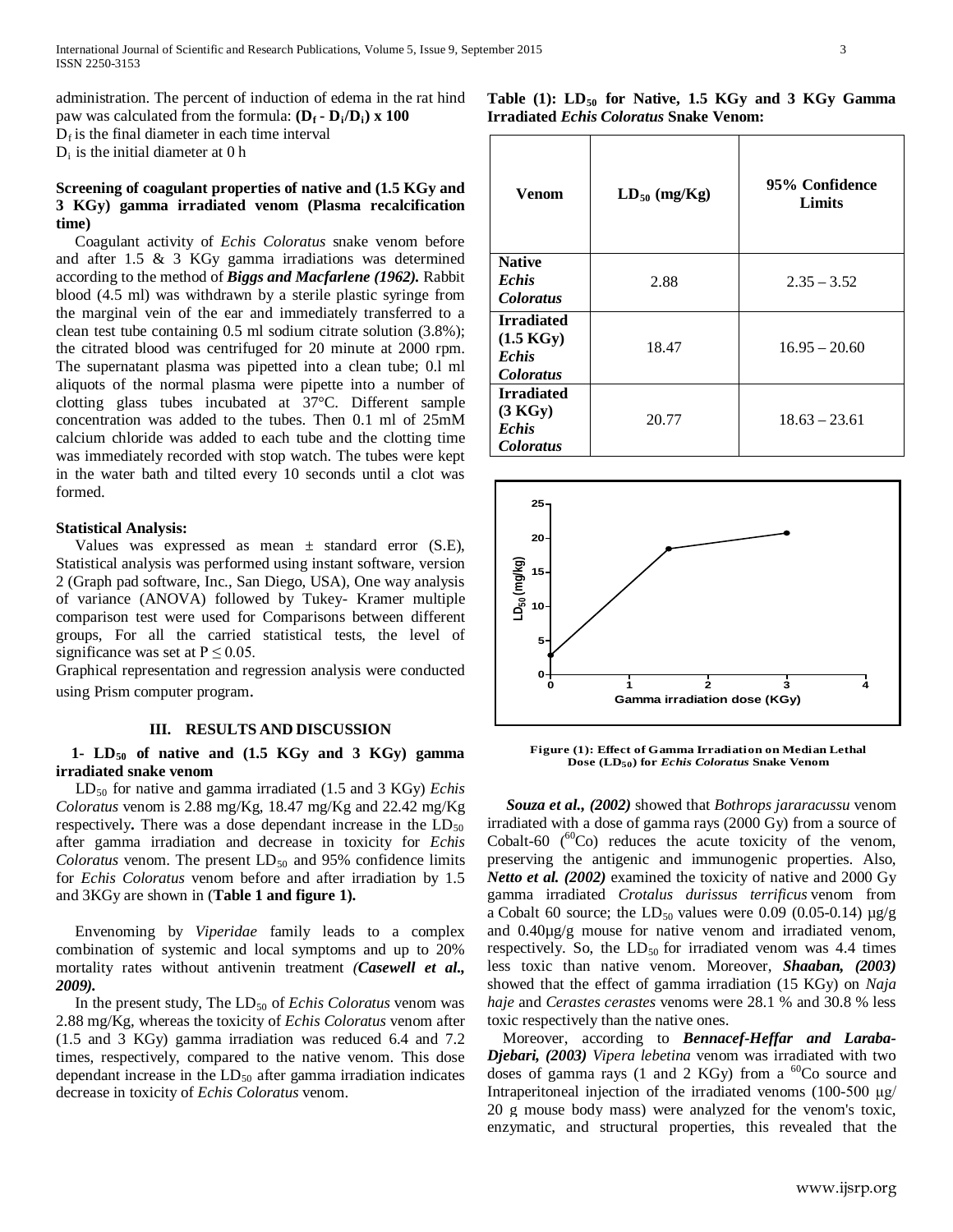toxicity of irradiated venoms with 1 and 2 KGy doses were four and nine times less toxic, respectively, than the native venom. Similarly, *Oussedik-Oumehdi and Laraba-Djebari, (2008)* describes gamma irradiation effects on Cerastes cerastes venom after treating with Doses of 1 KGy and 2 KGy gamma radiations. These treated venoms did not have any residual lethal effects until  $10$  LD<sub>50</sub>.

 Loss of function of protein by irradiation is not usually due to breaking peptide bonds, or otherwise, disrupting the primary skeletal structure of the peptide chain. It may result from a change in a critical side chain or from a break in the hydrogen or disulfide bonds which in turn, can result in a disorganization of the internal relationships of side chain groups, or an exposure of amino-acid groups, resulting in a change in biological activity *(Hayes, 2001).*

## **2-Immunodiffusion technique of native and (1.5 KGy and 3 KGy) gamma irradiated venom**

 The result of double immunodiffusion test of native, 1.5 KGy, 3 KGy gamma irradiated venoms against the commercial polyvalent Egyptian antivenin, showed similar precipitin patterns using venom concentration of 20 mg/ml.

 Exposure to 1.5 KGy or 3 KGy gamma radiation did not affect the immunological properties of the crude venom, same number of visible lines joined smoothly at the corner was observed with the non-irradiated, as well as, the two dose levels gamma irradiated (1.5 and 3 KGy) *Echis Coloratus* snake venom **(Figure 1).** These visible lines were identical, continuous and joined smoothly at the corners, indicating that there was no change in antigenic determinants.

 The most efficient treatment known until the present moment for accidents caused by venomous snakes is the antivenin. Venoms employed for immunizations are fairly toxic and some venoms present low immunogenicity. Thus, having modified antigens with lower toxicity and preserved or improved immunogenicity would be useful.

 The result of double immunodiffusion test of native, 1.5 KGy and 3 KGy gamma irradiated *Echis Coloratus* venoms against the commercial polyvalent Egyptian antivenin, showed similar reactivity. The visible lines obtained in the immunodiffusion reaction were identical, continuous and joined smoothly at the corners, indicating that there was no change in antigenic determinants, i.e. the antivenin cannot distinguish between the native, 1.5 KGy and 3 KGy gamma irradiated venoms, as they are immunologically identical. So, ionizing radiation has proven to be a powerful tool to attenuate snake venoms toxicity without affecting their immunogenic properties.

 *Shaaban (2003)* performed the double immunodiffusion test for non-irradiated and 15 KGy gamma irradiated Naja haje and Cerastes cerastes venoms against a commercial polyvalent Egyptian antivenin , the tested venoms showed similar patterns; the visible lines obtained in the immunodiffusion reactions were identical and join smoothly at the corners, indicating that there was no change in antigenic determinents. Moreover, *Ferreira Junior et al.* (2005) observed that the optical density values in the ELISA test for the several dilutions of native and 2000 Gy irradiated venoms of *Bothrops jararaca, Bothrops jararacussu and Bothrops moojeni* did not show statistical difference between the groups studied. Serum titers produced

with native venom were similar to those produced with irradiated venom. This means that these venoms before and after irradiation immunogenically identical.

Also, *Shaaban et al., (2010)* tested using the double immunodiffusion the immunogenic reactivity of the native, 1, 1.5 and 3 kGy  $\gamma$  irradiated Echis pyramidum venoms to commercial horse polyvalent Egyptian antivenin and all tested venoms showed similar reactivity



 $AV = polyvalent$  antivenin V1 = Native *Echis Coloratus* venom V2 = 1.5KGy *Echis Coloratus* venom V3 = 3KGy *Echis Coloratus* venom

**Figure (2): Immunodiffusion reaction of horse serum polyvalent Antivenin with Native, 1.5 KGy and 3 KGy Gamma Irradiated** *Echis Coloratus* **Venoms.**

## **3-Phospholipase**  $A_2$  **(PLA<sub>2</sub>) activity of native and (1.5 KGy) and 3 KGy) gamma irradiated** *Echis Coloratus* **snake venom**

Phospholipase activity of *Echis Coloratus* snake venom decreased after irradiation. The specific phospholipase  $A_2$ activity of native, 1.5 and 3 KGy gamma irradiated venom was 6.25, 4.8 and 2.7 U/mg; respectively **(Table 2 and Figure 3).**

Venom phospholipases  $A_2$  catalyze the hydrolysis of the sn-2acyl bond of glycerophospholipids in a calcium-dependent fashion to release free fatty acids and lysophospholipids. These reaction products may display direct biological activities or may be transformed into other active compounds with hemostatic, cardiotoxic, convulsant, hemolytic, hypotensive, hepatotoxic, myotoxic and neurotoxic activities *(Dessen, 2000; Kini, 2003; Fuly et al., 2004; França et al., 2009).*

The phospholipase  $A_2$  specific activities of native, 1.5 KGy and 3 Kgy gamma irradiated venoms was 13, 7.5 and 5.5 U/mg respectively.

 These results are in agreement with results of *Shaaban (2003)*  who showed that gamma irradiation of *Naja haje* and *Cerastes cerastes* venoms leasds to decrease PLA<sub>2</sub> activity in both venoms. Also, *Bennacef-Heffar and Laraba-Djebari, (2003)* tested the effect of gamma irradiation on Vipera lebetina snake venom and they found that the phospholipase  $A_2$  activity was abolished in the irradiated venom with a dose of 2 KGy.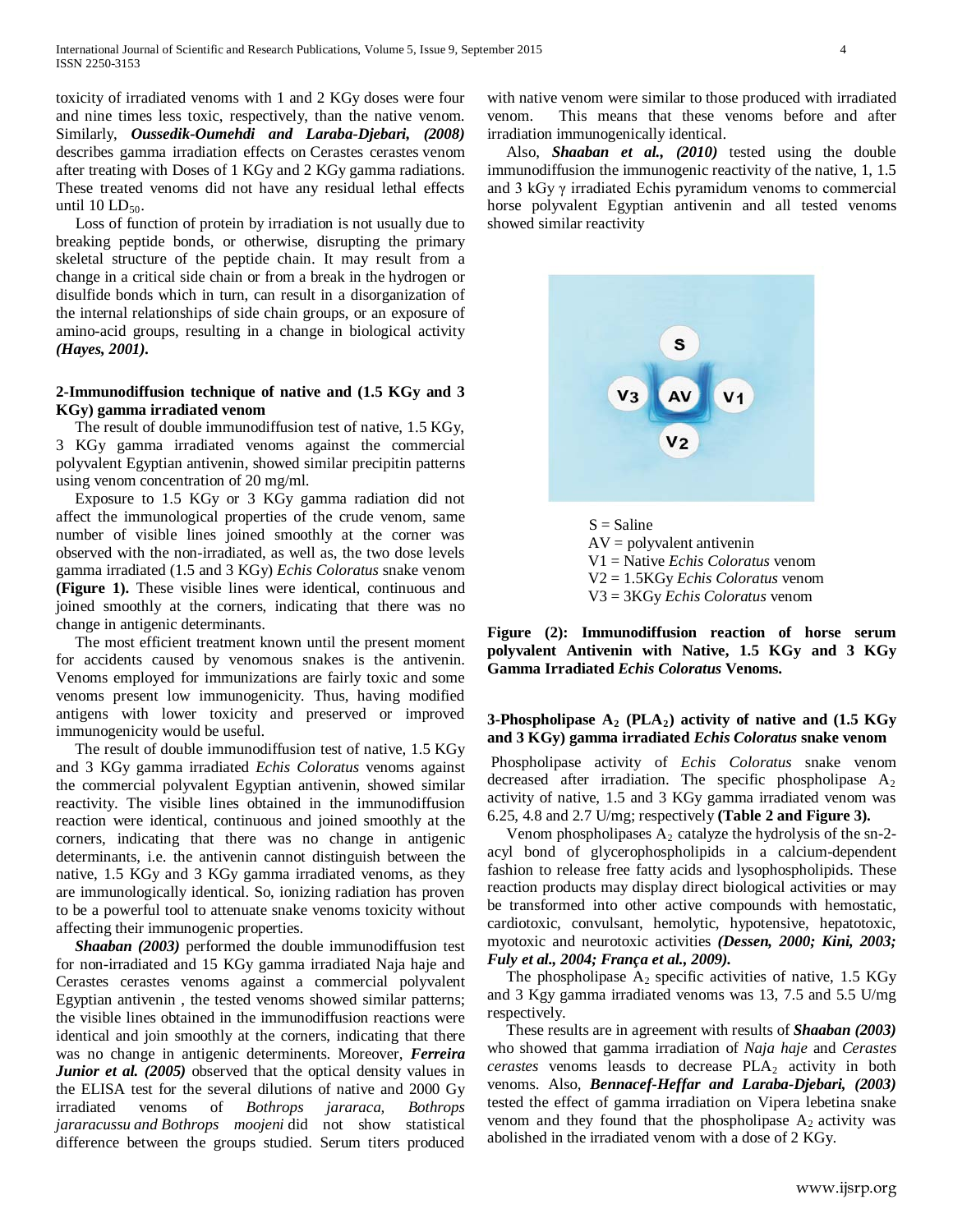**Table (2): In Vitro Phospholipase specific activity (U/mg) of native, gamma irradiated (1.5 and 3 KGy) venom:**

| Group                                  | <b>Specific activity (U/mg)</b> |  |  |  |
|----------------------------------------|---------------------------------|--|--|--|
|                                        | Phospholipase $A_2$ activity    |  |  |  |
| Native venom                           | 6.25                            |  |  |  |
| $(1.5 \text{ KGy})$ Y Irradiated venom | 4.8                             |  |  |  |
| $(3 K Gy)$ $\gamma$ Irradiated venom   | 27                              |  |  |  |

**Figure (3): Effect of native, (1.5 and 3 KGy) gamma irradiated venom on phospholipase A<sub>2</sub> enzyme specific activity of** *Echis Coloratus* **snake venom.**



# **4-Proteolytic activity of native and gamma irradiated (1.5 KGy and 3 KGy)** *Echis Coloratus* **snake venom**

 Proteolytic activity of *Echis Coloratus* snake venom showed a significance decrease after irradiation. The proteolytic specific activity of native, 1.5 and 3KGy gamma irradiated venom was 13, 7.5 and 5.5 U/mg; respectively **(Table 3 and Figure 3).**

Proteases are abundant in snake venoms, particularly of the *Viperidae* family, and may constitute up to 20% of total venom proteins. Proteolytic enzymes can be divided into two main groups: metalloproteases and serine proteases, which affect the hemostatic system and different steps of the coagulation cascade through different mechanisms *(White, 2005).*

 The proteolytic specific activity of native, 1.5 and 3 KGy gamma irradiated venom was 13, 7.5 and 5.5 U/mg; respectively.

 This was in agreement with *Guarnieri (1992)* used 2,000 Gy gamma rays to detoxify *Bothrops jararaca* venom; it was the necessary dose to get the detoxification through attenuation of proteolytic activity with maintenance of immunological properties. Also, *Shaaban (2003)* reported the inhibition in the proteolytic activity of *Cerastus cerastes* and *Naja haje* venoms by 15 KGy gamma irradiation.

**Table (3): In Vitro Proteolytic specific activity (U/mg) of native, gamma irradiated (1.5 and 3 KGy) venom:**

|                                        | <b>Specific activity (U/mg)</b><br><b>Protease activity</b> |  |  |  |
|----------------------------------------|-------------------------------------------------------------|--|--|--|
| Group                                  |                                                             |  |  |  |
| Native venom                           | 13                                                          |  |  |  |
| $(1.5 \text{ KGy})$ Y Irradiated venom | 7.5                                                         |  |  |  |
| $(3 KGy)$ $\gamma$ Irradiated venom    | 5.5                                                         |  |  |  |

**Figure (4): Effect of native, (1.5 and 3 KGy) gamma irradiated venom on proteolytic specific activity of** *Echis Coloratus* **snake venom.**



## **5- Rat's hind paw edema induced by native and (1.5 KGy and 3 KGy) gamma irradiated snake venom**

The sub-plantar injection of 0.1 ml of native (1 mg/ml), 1.5 KGy (1 mg/ml) and 3 KGy (1 mg/ml) gamma irradiated snake venom into the right hind paw resulted in marked edema led to an increase in the paw diameters by 41.8, 29.7 and 21 % as compared to the initial paw diameter, after 30 min. The edema formed accompanied by apparent hematoma in case of native and 1.5 KGy gamma irradiated venom **(Table 4 and figures 6, 7 and 8)**.

The sub-plantar injection of 0.1 ml of native  $(1 \text{ mg/ml})$ , 1.5 KGy (1 mg/ml) and 3 KGy (1 mg/ml) gamma irradiated snake venom into the right hind paw resulted in marked edema led to an increase in the paw diameters by 29.1, 23.5 and 9.5 % as compared to the initial paw diameter, after 2 h. **(Table 4).**

 The sub-plantar injection of 0.1 ml of native (1 mg/ml) and 1.5 KGy (1 mg/ml) gamma irradiated snake venom into the right hind paw resulted in marked edema led to an increase in the paw diameters by 4.8 and 2.2 % as compared to the initial paw diameter, after 4 h. But, 3 KGy (1 mg/ml) gamma irradiated snake venom failed to produce any marked edema, after 4 h. **(Table 4).**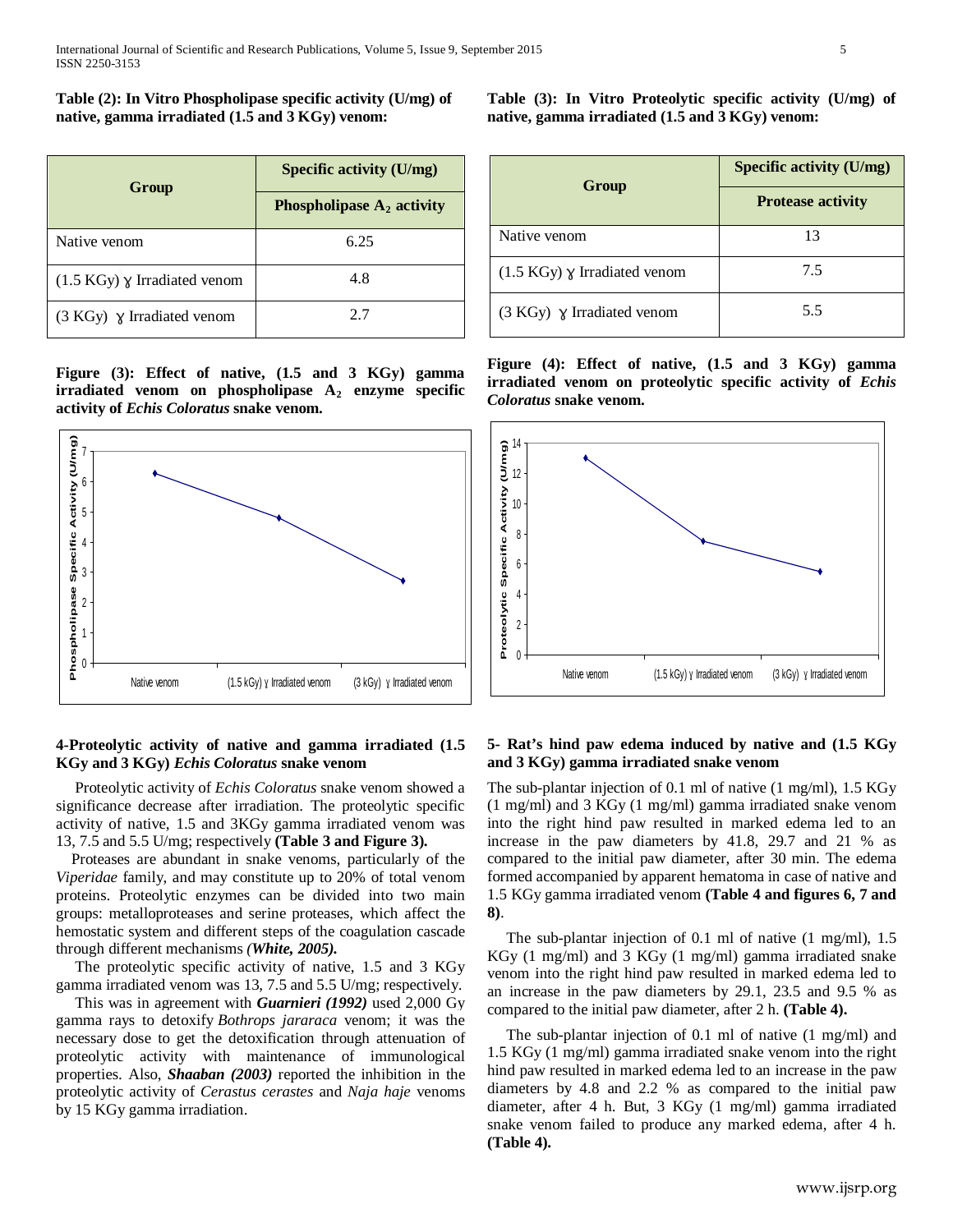|  | Table (4): Effect of native, gamma irradiated (1.5 KGy and 3) |  |  |  |  |
|--|---------------------------------------------------------------|--|--|--|--|
|  | KGy) <i>Echis Coloratus</i> snake venom on the rat hind paw   |  |  |  |  |
|  | edema after $\frac{1}{2}$ , 2 and 4 h                         |  |  |  |  |

| Parameter<br>Group                    | % of edema<br>after $\frac{1}{2}$ an<br>hour | % of edema<br>after 2 hour   | % of edema<br>after 4 hour    |  |
|---------------------------------------|----------------------------------------------|------------------------------|-------------------------------|--|
| Normal (non-<br>envenomed)            |                                              |                              |                               |  |
| Native venom                          | $41.8 \pm 0.21$ <sup>a</sup>                 | $29.1 \pm 0.45$ <sup>a</sup> | $4.8 \pm 0.08$ <sup>a,b</sup> |  |
| $(1.5KGy)$ $\chi$<br>Irradiated venom | $29.7 \pm 0.1^{a,b}$                         | $23.5 \pm 1.83$ <sup>a</sup> | $3.2 \pm 0.16^{a,b}$          |  |
| $(3KGy)$ $\chi$<br>Irradiated venom   | $21 \pm 1.23$ <sup>a,b</sup>                 | $9.5 \pm 0.2^{\circ}$        | $0.4 \pm 0.04^{\mathrm{b}}$   |  |

60 male albino rats weighing (180-200 gm) were selected for the study and divided into 10 groups, 6 rats each. Each sample was injected into sub-plantar region of the right hind paw. The paw diameter was measured using vernier caliper initially and at ½, 2 and 4 h. after sample administration. The percent of induction of edema in the rat hind paw was calculated from the formula:  $(D_f D_i/D_i$ ) x 100

Each value represents Mean  $\pm$  S.E.

Statistical analysis was carried out by one way ANOVA followed by Tukey-karmer Multiple Comparison Test:

- <sup>a</sup> Significant difference from normal group ( $P \le 0.05$ )
- <sup>b</sup> Significant difference from native group ( $P \le 0.05$ )

 Edema is a normal response of the body to inflammation or injury *(Noma et al., 2014)*. *Echis Coloratus* as a viper induces edema and alters vascular permeability resulting in local hemorrhage and hematoma. Native *Echis Coloratus* snake venom induced edema after venom injection; peak volume was achieved after 30 min and percent edema reached 41.8 % from the initial diameter of the rat paw, and decreased gradually within 4 h. Gamma irradiated (1.5 KGy and 3 KGy) *Echis Coloratus* snake venom induced edema but less in severity than of the native one; peak volume was achieved after 30 min and percent edema reached 29.7 and 21 % respectively, from the initial diameter of the rat paw, and decreased gradually within 4 h.

 *Al Asmari (2003)* reported that sub- planter injection of *Echis coloratus* snake venom caused intense hemorrhage and marked paw edema compared to saline- injected paws. *Abib and Laraba-Djebari (2003)* studied the effects of  ${}^{60}$ Co gamma radiation on edema-forming activities of *Cerastes cerastes* venom and found that the edematic and hemorrhagic activities were reduced in the detoxified irradiated samples, particularly with the 2 KGy radiation dose.

There are many inflammatory mediators which participate in the production of edema in a variety of inflammatory conditions *(Posadas et al., 2000).* The expected principal mediators of this inflammatory response produced by *Echis Coloratus* snake were serotonin, histamine, cyclo-oxygenase and prostaglandins (PGs) and cytokines. This was verified by *Al-Asmari (2003)* who tested the effect of various drugs on edema induced by the *Echis Coloratus* snake. The results showed that  $(H_1 \text{ and } H_3)$  receptor antagonist (cyproheptadine) and histamine  $(H_1)$  receptor antagonist (chlorpheniramine) produced significant inhibition of edema formation, indicating the role of mast cell and histamine in this inflammatory process. PGs inhibitors (dexamethasone), Cyclo-oxygenase inhibitor (indomethacin) produced significant inhibition of edema formation.

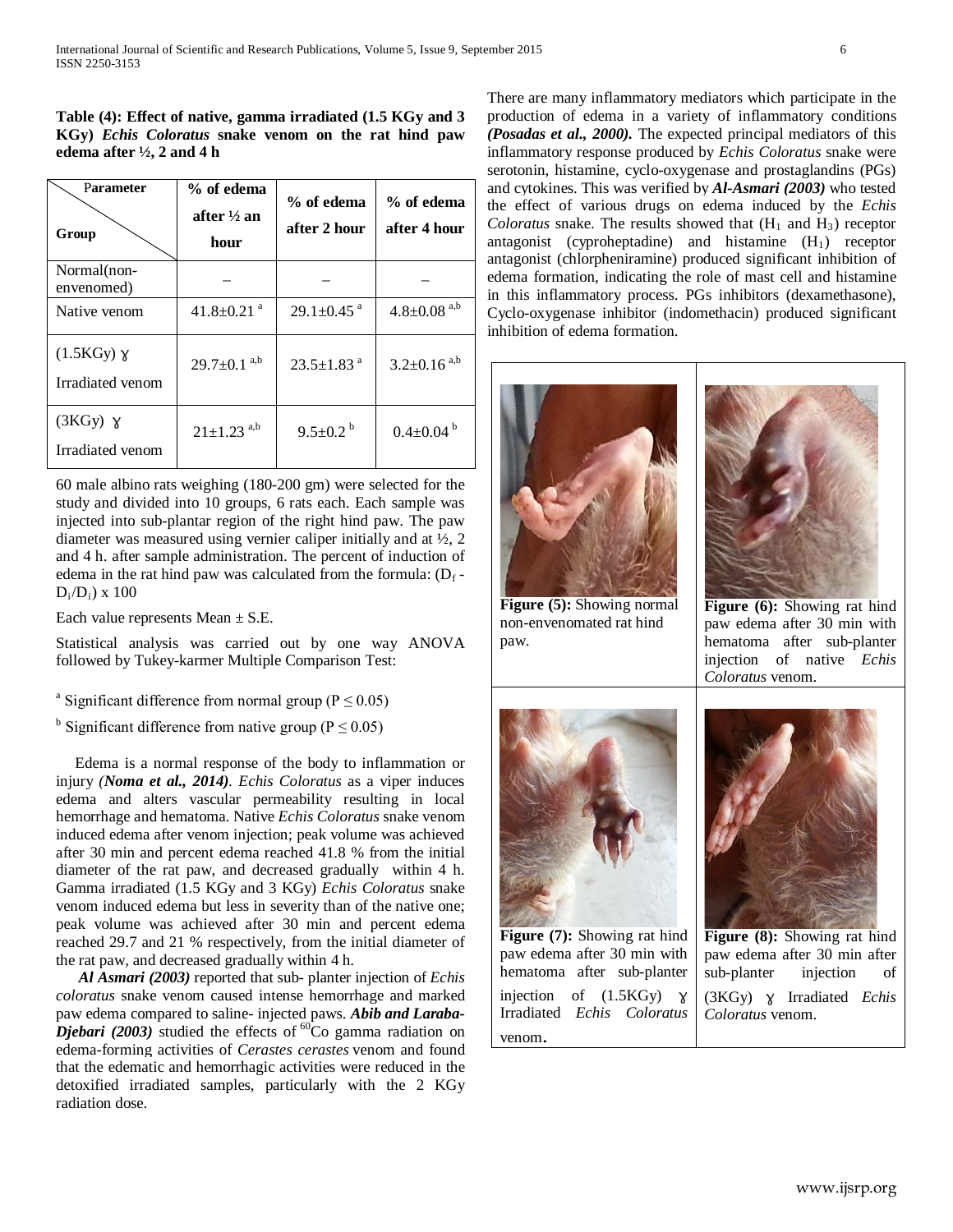## **6- Coagulant properties for native and (1.5 and 3KGy) gamma irradiated venom (Plasma recalcification time)**

 The clotting time of native, 1.5 and 3 KGy gamma irradiated venom at 200 μg/ml was 4.8, 16.8 and 26.6 seconds. The clotting time of native, 1.5 and 3 KGy gamma irradiated venom at 1 μg/ml was 49.4, 101.6 and 127.8 seconds **(Table 5, Figure 9).** The coagulant properties of *Echis Coloratus* snake venom was concentration dependant. As the concentration of the snake venom was increased, the clotting time was reduced indicating that the crude venom has a coagulant effect. The two doses of gamma irradiation (1.5 KGy and 3 KGy) decreased the coagulant activity of the venom.

 The coagulant properties of *Echis Coloratus* snake venom was concentration dependant. As the concentration of the snake venom was increased, the clotting time was reduced indicating that the crude venom has a coagulant effect. The two doses of gamma irradiation (1.5 KGy and 3 KGy) decreased the coagulant activity of the venom.

 *Moav et al. (1963)* reported that *Echis Coloratus* venom contains both coagulant and anti-coagulant components. Also, *Kornlik and Blomback (1975)* reported that *Echis Coloratus* venom is a potent coagulant. *Rogero and Nascimento (1995)* used gamma rays to detoxify *Bothrops jararaca* venom and noticed attenuation of coagulant activities.

 This results was in agreement with the results reported with *Al-Saleh et al. (2002)* who investigated the effect of *Echis Coloratus* crude venom on blood coagulation and it showed

a concentration dependant strong coagulant effect, as the concentration of the snake venom was increased, the clotting time was reduced. Moreover, *[Al-Sadoon](http://www.ncbi.nlm.nih.gov/pubmed/?term=Al-Sadoon%20MK%5Bauth%5D) and [Fahim](http://www.ncbi.nlm.nih.gov/pubmed/?term=Fahim%20A%5Bauth%5D) (2012)* tested the effect of LD<sub>50</sub> of *Echis Coloratus* venom in male albino rats on blood parameters; platelet count recorded a significant rise compared to the control within one hour.

 Also, *Lucas de Oliveira et al. (2007)* examined the anticoagulant activity of *Bothrops jararaca* venom in vivo, goats were divided into two groups; one group inoculated with 0.5mg/Kg of crude venom and another group inoculated with 0.5mg/Kg of irradiated venom. The native venom was anticoagulant and recorded a clot formation after 55 min after one day of inoculation, while the clotting time was reduced to only 10 min after one day of inoculation by the irradiated venom.

 Most vipers have been shown to have strong coagulant activity, this is may be due to indirect effects on blood components through stimulation of epinephrine release and/or direct effects on blood components especially those acting at earlier steps may yield normal thrombin and thus activate platelets *[\(Bertke](http://www.sciencedirect.com/science/article/pii/S1319562X12000095#b0060) and Atkins, 1961).* Since platelets can facilitate coagulation, effects of venoms on platelets may explain in part the ability of the venoms to induce thrombosis and coagulopathies such as disseminated intravascular coagulation *[\(Mukherjee](http://www.sciencedirect.com/science/article/pii/S1319562X12000095#b0205) et al., 2000).* According to *(Tans and [Rosing,](http://www.sciencedirect.com/science/article/pii/S1319562X12000095#b0250) 2001)* the coagulopathy effect seen by *Echis Coloratus* venom could act through pro-coagulant activation of prothrombin and blood factor X.

**Table (5): Effect of different concentration of native, (1.5 and 3 KGy) gamma irradiated venom on the clotting time of the plasma:**

| <b>Venom</b>                               | <b>Clotting time in seconds</b> |                  |                  |                  |                   |                    |                   |  |
|--------------------------------------------|---------------------------------|------------------|------------------|------------------|-------------------|--------------------|-------------------|--|
| $\left(\mu g/ml\right)$<br>Group           | 200                             | 100              | 50               | 25               | 10                | 2.5                |                   |  |
| Normal(non-<br>envenomed)                  | $167.8 \pm 0.58$                | $167.8 \pm 0.58$ | $167.8 \pm 0.58$ | $167.8 \pm 0.58$ | $167.8 \pm 0.58$  | $167.8 \pm 0.58$   | $167.8 \pm 0.58$  |  |
| Native venom                               | $4.8 \pm 0.21*$                 | $11.4 \pm 0.35*$ | $20.2 \pm 0.56*$ | $28.4 \pm 0.45*$ | $35.8 \pm 0.32*$  | $42.2 \pm 0.44*$   | $49.4 \pm 0.68*$  |  |
| (1.5KGy)<br>$\gamma$<br>Irradiated venom   | $16.8 + 0.46*$                  | $28.2 \pm 0.79*$ | $33.4 \pm 067*$  | $41.6 \pm 0.81*$ | $90.6 \pm 0.37*$  | $94.8 \pm 0.65*$   | $101.6 \pm 0.56*$ |  |
| $(3KGy) \times \text{Irradiated}$<br>venom | $26.6 \pm 0.33*$                | $35.4 \pm 0.46*$ | $44.6 \pm 0.46*$ | $52 \pm 0.39*$   | $100.4 \pm 0.28*$ | $123.2 \pm 0.92^*$ | $127.8 \pm 0.83*$ |  |

Each value represents Mean  $\pm$  S.E

\* Significant difference from normal group ( $P \le 0.05$ ).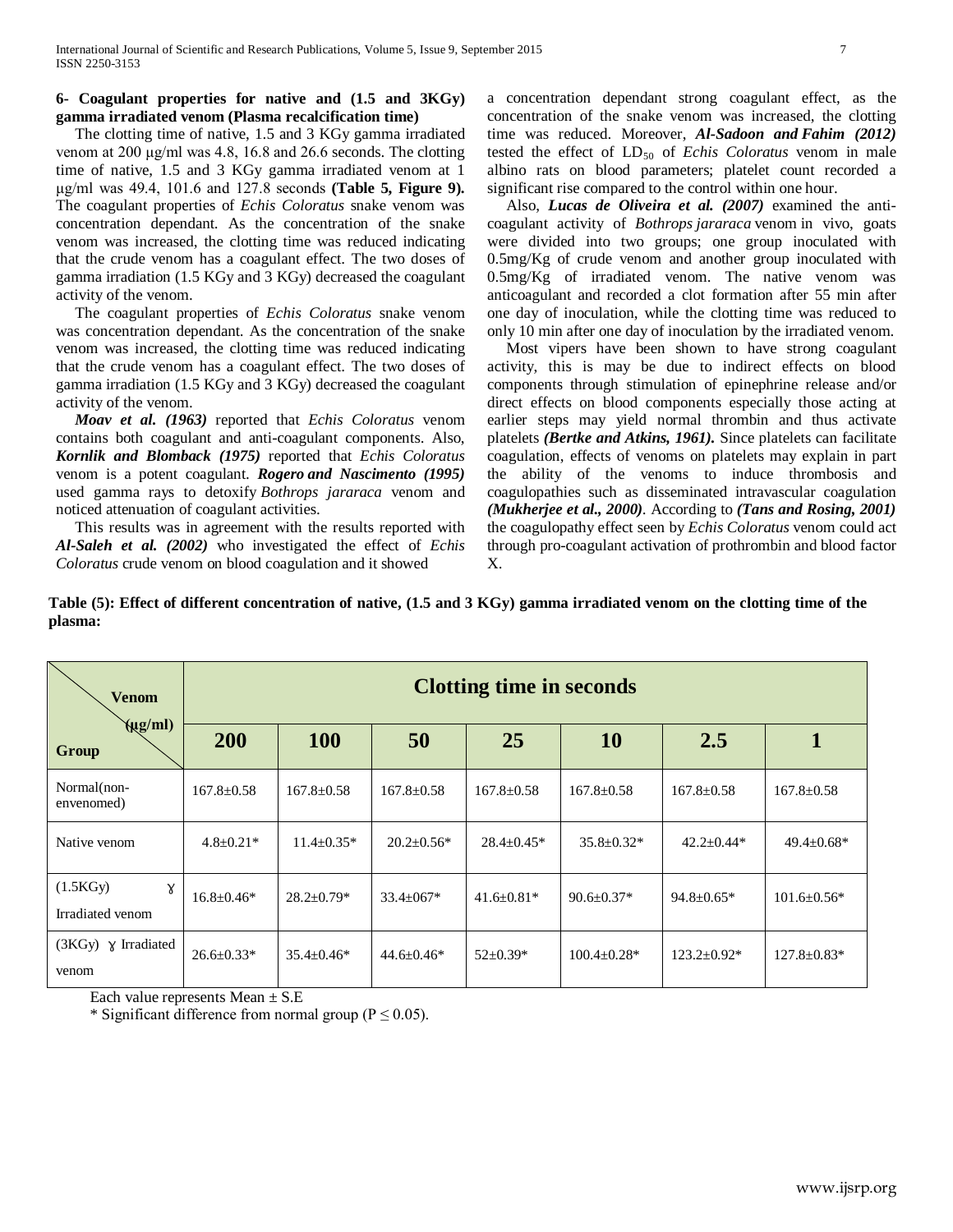

Figure (9): Effect of different concentration of native, 1.5 KGy and 3 KGy gamma irradiated *Echis Coloratus* snake venom on the clotting time of the plasma in seconds.

\* Significant difference from normal group ( $P \le 0.05$ ).

## IV. CONCLUSION

 This study shows that gamma radiation is a venom detoxification method that keeps the immunological aspects and this help to solve the toxic problems of using native venom in immunizing animals and have the advantage of extend the lifespan of the animals. So, this study confirms that gamma radiation is a powerful tool for having effective, safe and cheaper antivenin using the crude venom.

#### REFERENCES

- [1] **Abib, H. and Laraba-Djebari, F. (2003).** Effects of <sup>60</sup>Co gamma radiation on toxicity and hemorrhagic, myonecrotic, and edemaforming activities of *Cerastes cerastes* venom. Canadian Journal of Physiology and Pharmacology, 81(12): 1125-1130.
- [2] **Al-Asmari AK. (2003).** Pharmacological characterization of the rat's paw oedema induced by *Echis coloratus* venom. On line J. Biol. Sci., 3: 309-319.
- [3] **Al-Jammaz, I. (2003).** Physiological effects of LD<sub>50</sub> of *Echis coloratus* crude venom on rat at different time intervals. J. King Saud Univ. Sci, 15(2): 121–129.
- [4] **[Al-Sadoon,](http://www.ncbi.nlm.nih.gov/pubmed/?term=Al-Sadoon%20MK%5Bauth%5D) M.K. and [Fahim,](http://www.ncbi.nlm.nih.gov/pubmed/?term=Fahim%20A%5Bauth%5D) A. (2012).** Possible recovery from an acute envenomation in male rats with LD<sub>50</sub> of *Echis coloratus* crude venom: I-A seven days hematological follow-up study. Saudi J Biol Sci., 19(2): 221-227.
- [5] **Al-Saleh, S.S., Ghneim, H.K., Haddad, H.Y. and Khan, S.U. (2002).** Separation and purification of Echis coloratus venom and some biological and biochemical effects of the proteins. Cell Biochem. Funct., 20(2):153-62
- [6] **Bennacef-Heffar N. and Laraba-Djebari F. (2003).** [Evaluation of the](http://www.ncbi.nlm.nih.gov/pubmed/14719029)  [effect of gamma rays on the venom of Vipera lebetina by biochemical](http://www.ncbi.nlm.nih.gov/pubmed/14719029)  [study.](http://www.ncbi.nlm.nih.gov/pubmed/14719029) Can J Physiol Pharmacol., 12: 1110-1117.
- [7] **Bertke, E.M. and Atkins, J.H. (1961).** Effect of *Centrunoides sculputuratus* venom upon rat tissues. A histopathological study. Toxicon, 2: 205-218.
- [8] **Biggs, R. and Macfarlane, R. G. (1962).** Human blood coagulation and its disorders, Oxford: Blackwell.
- [9] **Boviatsis, E. J., Kouyialis, A. T., Papateodorou, G., Gavra, M., Korfias, S. and Sakas, D. E. (2003).** Multiple hemorrhagic brain infarcts after viper envenomation. Am. J. Trop. Med. Hyg., 68: 253- 257.
- [10] **Casewell, N.R., Harrison, R.A., Wuster, W. and Wagstaff, S.C. (2009).** Comparative venom gland transcriptome surveys of the sawscaled vipers (Viperidae: Echis) reveal substantial intra-family gene diversity and novel venom transcripts. BMC Genomics, 10: 564.
- [11] **De Souza, C.A., Kayano, A.M., Setúbal, S.S., Pontes, A.S., Furtado, J.L., Kwasniewski, F.H., Zaqueo, K.D., Soares, A.M., Stábeli, R.G. and Zuliani, J.P. (2012).** [Local and systemic biochemical alterations](http://www.ncbi.nlm.nih.gov/pubmed/23487552)  [induced by Bothrops atrox](http://www.ncbi.nlm.nih.gov/pubmed/23487552) snake venom in mice. J Venom Res., 3: 28- 34.
- [12] **Dessen, A. (2000).** Phospholipase A<sub>2</sub> enzymes: structural diversity in lipid messenger metabolism. Structure, 8(2): 15-22.
- [13] **Faria, L., Antunes, E., Bom, C. and Araújo, A.L. (2001).** Pharmacological characterization of the rat paw edema induced by Bothrops lanceolatus (Fer de lance) venom. Toxicon, 39 (6): 825- 830.
- *[14] Ferreira Junior R. S., Nascimento N., Martinez J. C., Alves J. B., Meira D. A. and Barraviera B. (2005). Immunization with native and cobalt 60-irradiated Crotalus durissus terrificus venom in swiss mice: assessment of the neutralizing potency of antisera. J. Venom. Anim. Toxins incl. Trop. Dis., 11(3): 81-90.*
- [15] **Finney, D.J. (1964).** Statistical method in biological assay. Hafner Pub. Co., New York, p 668.
- *[16] França, R.F., Vieira, R.P., Ferrari, E.F., Souza, R.A., Osorio, R.A.L., Prianti-Jr., A.C.G. (2009). Acute hepatotoxicity of* Crotalus durissus terrificus *(South American rattlesnake) venom in rats. J Venom Anim Toxins incl Trop Dis., 15(1): 61-78.*
- [17] **Fuly, A.L., Soares, A.M., Marcussi, S., Giglio, J.R. and Guimaraes, J.A. (2004).** Signal transduction pathways involved in the platelet aggregation induced by a D-49 phospholipase  $A_2$  isolated from Bothrops jararacussu snake venom. Biochimie.*,* 86**:** 731-739.
- [18] **Guarnieri, M.C. (1992).** Attenuation of Bothrops jararaca venom by ionizing radiation. Toxicon, 28: 92-8.
- [19] **Hayes, A. and Francis (2001).** Principles and methods of toxicology fourth edition (4th. Ed.). A. Wallace Hayes, Taylor and francis, P 715.
- [20] **Kini, R.M. (2003).** Excitement ahead: structure, function and mechanism of snake venom phospholipase  $A_2$  enzymes. Toxicon, 42: 827-840.
- [21] **Kornlik, F. and Blomback, B. (1975).** Prothrombin activation induced by ecarin- a prothrombin converting enzyme from Echis Carinatus venom. Thromb. Res., 6(1): 53-63.
- [22] **Lemos, F.J.A., Campos, F.A.P., Silva, C.P.Y and Xavier-Filho, J. (1990)**. Proteinase and amylases of larval midgut of Zabrotes subfasciatus reared on cowpea (Vigna unguiculata) seeds. Entomol*.*  Exp. Appl., 56: 219-227.